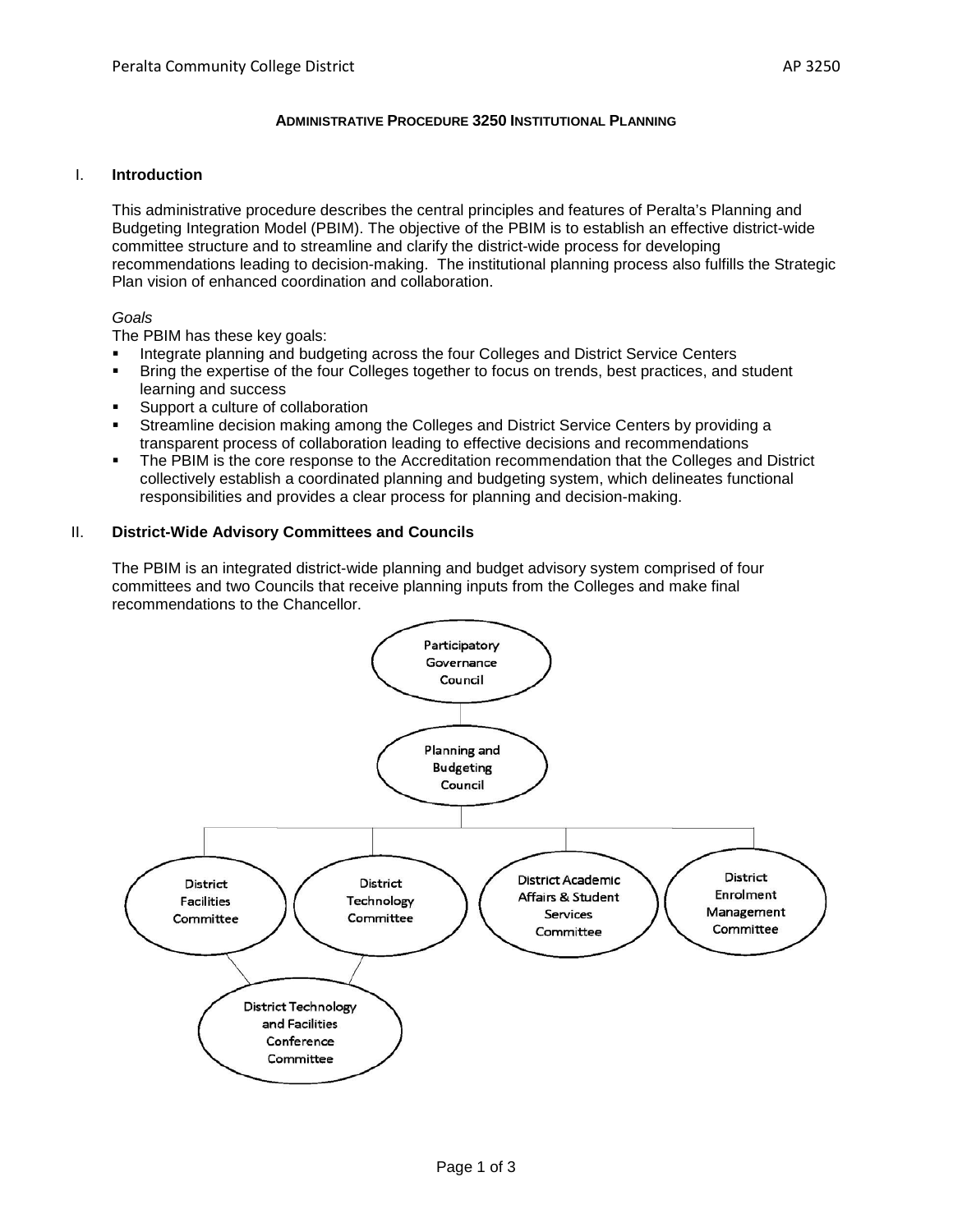## III. **Subject Matter Committees: District Facilities Committee (DFC), District Technology Committee (DTC), Academic Affairs and Student Services Committee (DAASSC), and District Enrollment Management Committee (DEMC)**

The role of the four district subject matter committees is to recommend decisions that build on College Program Reviews and annual institutional plans and goals. Specifically, the Committees will:

- A. Stress the use of Program Reviews and unit plans in making decisions
- B. Seek collaborative solutions that utilize resources on a district-wide basis
- C. Assist in developing district-wide strategies that are acceptable to all Colleges
- D. Provide feedback to the Colleges
- E. Provide technical reviews of College priorities
- F. Ensure consistency between College requests and existing approved projects. Identify opportunities for college-to-College collaboration where resource sharing could be useful.

## IV. **Planning and Budgeting Council**

The Planning and Budgeting Council (PBC) makes recommendations to the Participatory Governance Council, which is chaired by the Chancellor. The Chancellor provides a response. The PBC shall also receive draft policy initiatives, review considerations from the Chancellor and make recommendations on those before any significant action is taken by the Chancellor.

The PBC recommends educational and resource priorities to the Chancellor and the Participatory Governance Council. The PBC makes recommendations on Board policies and administrative procedures and decisions initiated by the Chancellor. For unresolved issues, the PBC recommends resolutions when there is not agreement and forwards them to the Participatory Governance Council for final review.

For shared agreement items, the PBC performs the following functions in collaboration with subject matter committees (DTC, DFC, DAASSC, DEMC): (1) Affirms consistency with strategic and educational plans; (2) recommends a coordinated, district-wide planning approach (3) recommends a prioritization of plans across subject areas and Colleges; (4) identifies funding approaches to support priorities.

The PBC is responsible for providing oversight on the development and implementation of the District Strategic Plan. The PBC monitors recommendations and determines whether the recommendations are implemented to include any modifications, and/or to provide explanations as to why recommendations are not implemented. The PBC also ensures accountability on process steps and determines whether constituencies, Colleges, District Service Centers, committees, etc., adhere to the agreed upon steps in the process. The PBC refers all recommendations and actions to the District Participatory Governance Council.

#### V. **Participatory Governance Council**

The Participatory Governance Council (PGC) is the primary PBI advisory body focused on major participatory governance issues/topics and integrated planning. The Participatory Governance Council makes recommendations to the Chancellor and the Chancellor will review the recommendations and takes appropriate action.

A key function of the Participatory Governance Council is to monitor the ongoing implementation of, and ongoing assessment of, the District's Strategic Goals and annual Institutional Objectives, as well as district-wide operational targets and goals in an effort to achieve the District's Strategic Goals and annual Institutional Objectives. Further, the Participatory Governance Council makes recommendations regarding the district's integrated improvement plans and monitors the progress and effectiveness of the integrated improvement plans.

The Participatory Governance Council identifies district-wide issues for discussion and follow-up and makes referrals to other PBIM Committees; to include the ongoing evaluation of delineation of functions